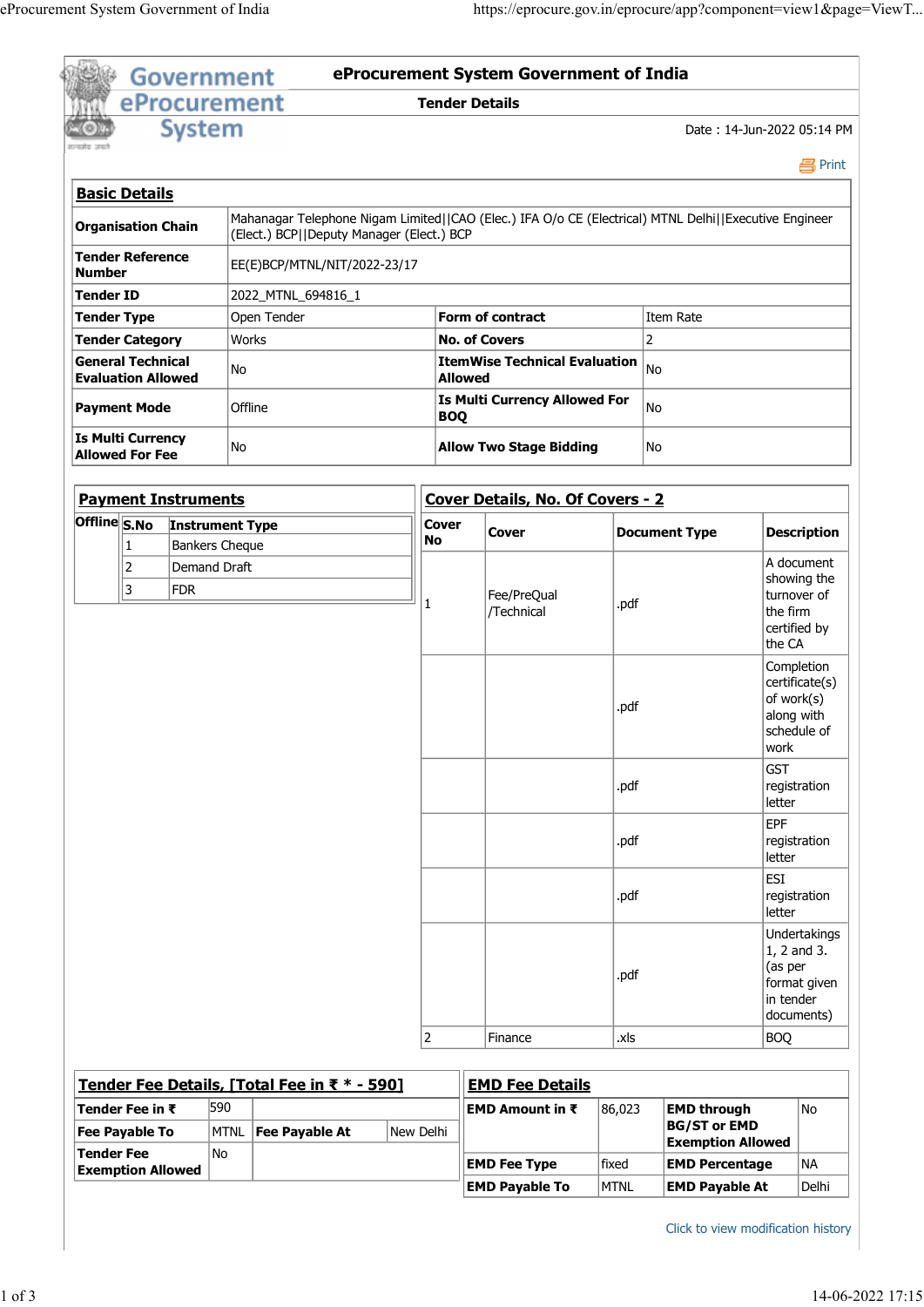| eProcurement System Government of India             |                           |  |                    |                                            |                                                                                                                                                     |            |                                             |                                                                 |                              |                            |  |
|-----------------------------------------------------|---------------------------|--|--------------------|--------------------------------------------|-----------------------------------------------------------------------------------------------------------------------------------------------------|------------|---------------------------------------------|-----------------------------------------------------------------|------------------------------|----------------------------|--|
|                                                     |                           |  |                    |                                            |                                                                                                                                                     |            |                                             |                                                                 |                              |                            |  |
|                                                     |                           |  |                    |                                            |                                                                                                                                                     |            |                                             |                                                                 |                              |                            |  |
|                                                     |                           |  |                    |                                            |                                                                                                                                                     |            |                                             |                                                                 |                              |                            |  |
|                                                     |                           |  |                    |                                            |                                                                                                                                                     |            |                                             |                                                                 |                              |                            |  |
|                                                     |                           |  |                    |                                            |                                                                                                                                                     |            |                                             |                                                                 |                              |                            |  |
|                                                     |                           |  |                    |                                            |                                                                                                                                                     |            |                                             |                                                                 |                              |                            |  |
|                                                     |                           |  |                    |                                            |                                                                                                                                                     |            |                                             |                                                                 |                              |                            |  |
|                                                     |                           |  |                    |                                            |                                                                                                                                                     |            |                                             | https://eprocure.gov.in/eprocure/app?component=view1&page=ViewT |                              |                            |  |
|                                                     |                           |  |                    |                                            |                                                                                                                                                     |            |                                             |                                                                 |                              |                            |  |
|                                                     |                           |  |                    |                                            |                                                                                                                                                     |            |                                             |                                                                 |                              |                            |  |
| Work / Item(s)                                      |                           |  |                    |                                            |                                                                                                                                                     |            |                                             |                                                                 |                              |                            |  |
| <b>Title</b>                                        |                           |  |                    |                                            |                                                                                                                                                     |            |                                             |                                                                 |                              |                            |  |
|                                                     |                           |  |                    |                                            | Operation of 3x13 passenger plus 3x13 passenger plus 1x6 passenger lifts at T.E. Bldg., Bhikaji Cama Place,<br>Nehru Place and Hauz Khas, New Delhi |            |                                             |                                                                 |                              |                            |  |
| <b>Work Description</b>                             |                           |  |                    | Please refer Tender documents.             |                                                                                                                                                     |            |                                             |                                                                 |                              |                            |  |
| <b>Pre Qualification</b><br><b>Details</b>          |                           |  |                    |                                            | Please refer Tender documents.                                                                                                                      |            |                                             |                                                                 |                              |                            |  |
| <b>Independent External</b>                         |                           |  | <b>NA</b>          |                                            |                                                                                                                                                     |            |                                             |                                                                 |                              |                            |  |
| <b>Monitor/Remarks</b>                              |                           |  |                    |                                            |                                                                                                                                                     |            |                                             |                                                                 |                              |                            |  |
| <b>Show Tender Value in</b><br><b>Public Domain</b> |                           |  | No                 |                                            |                                                                                                                                                     |            |                                             |                                                                 |                              |                            |  |
| Tender Value in ₹                                   |                           |  |                    | $ 43,01,144 $ Product Category             |                                                                                                                                                     |            | Miscellaneous Works                         | Sub category                                                    |                              | NA                         |  |
| <b>Contract Type</b>                                |                           |  | Tender             | <b>Bid Validity(Days)</b>                  |                                                                                                                                                     | 90         |                                             |                                                                 | <b>Period Of Work(Days)</b>  |                            |  |
| <b>Location</b>                                     |                           |  | New Delhi          | <b>Pincode</b>                             |                                                                                                                                                     |            | 110066                                      |                                                                 | <b>Pre Bid Meeting Place</b> |                            |  |
| <b>Pre Bid Meeting</b>                              |                           |  | <b>NA</b>          |                                            | <b>Pre Bid Meeting Date</b>                                                                                                                         | NA         |                                             | <b>Bid Opening Place</b>                                        |                              | <b>NA</b><br>O/o EE(E) BCP |  |
| <b>Address</b>                                      |                           |  |                    |                                            |                                                                                                                                                     |            |                                             |                                                                 |                              |                            |  |
| <b>Should Allow NDA</b><br><b>Tender</b>            |                           |  | No                 | <b>Allow Preferential</b><br><b>Bidder</b> |                                                                                                                                                     | No         |                                             |                                                                 |                              |                            |  |
|                                                     |                           |  |                    |                                            |                                                                                                                                                     |            |                                             |                                                                 |                              |                            |  |
| <b>Critical Dates</b>                               |                           |  |                    |                                            |                                                                                                                                                     |            |                                             |                                                                 |                              |                            |  |
| <b>Publish Date</b>                                 |                           |  |                    |                                            | 14-Jun-2022 06:00 PM                                                                                                                                |            | <b>Bid Opening Date</b>                     |                                                                 | 23-Jun-2022 03:00 PM         |                            |  |
| Document Download / Sale Start<br><b>Date</b>       |                           |  |                    |                                            | 14-Jun-2022 06:00 PM                                                                                                                                |            | Document Download / Sale End<br><b>Date</b> |                                                                 | 22-Jun-2022 03:00 PM         |                            |  |
| <b>Clarification Start Date</b>                     |                           |  |                    | NA                                         |                                                                                                                                                     |            | <b>Clarification End Date</b>               |                                                                 | NA                           |                            |  |
| <b>Bid Submission Start Date</b>                    |                           |  |                    |                                            | 14-Jun-2022 06:00 PM                                                                                                                                |            | <b>Bid Submission End Date</b>              |                                                                 |                              | 22-Jun-2022 03:00 PM       |  |
|                                                     |                           |  |                    |                                            |                                                                                                                                                     |            |                                             |                                                                 |                              |                            |  |
|                                                     |                           |  |                    |                                            |                                                                                                                                                     |            |                                             |                                                                 |                              |                            |  |
|                                                     |                           |  |                    |                                            |                                                                                                                                                     |            |                                             |                                                                 |                              |                            |  |
| <b>Tender Documents</b>                             | <b>S.No Document Name</b> |  |                    |                                            |                                                                                                                                                     |            | <b>Description</b>                          |                                                                 |                              | <b>Document Size</b>       |  |
|                                                     |                           |  |                    |                                            |                                                                                                                                                     | <b>NIT</b> |                                             |                                                                 |                              | (in KB)<br>485.48          |  |
|                                                     |                           |  |                    |                                            |                                                                                                                                                     |            |                                             |                                                                 |                              |                            |  |
| <b>NIT</b><br><b>Document</b>                       |                           |  | Tendernotice_1.pdf |                                            |                                                                                                                                                     |            |                                             |                                                                 |                              |                            |  |
| <b>Work Item</b><br><b>Documents</b>                |                           |  | S.No Document Type |                                            | <b>Document Name</b>                                                                                                                                |            |                                             | <b>Description</b>                                              |                              | Document Size<br>(in KB)   |  |

| <b>Critical Dates</b>                  |                      |                                      |                      |
|----------------------------------------|----------------------|--------------------------------------|----------------------|
| <b>Publish Date</b>                    | 14-Jun-2022 06:00 PM | <b>Bid Opening Date</b>              | 23-Jun-2022 03:00 PM |
| Document Download / Sale Start<br>Date | 14-Jun-2022 06:00 PM | Document Download / Sale End<br>Date | 22-Jun-2022 03:00 PM |
| <b>Clarification Start Date</b>        | 'NA                  | <b>Clarification End Date</b>        | ∣NA                  |
| <b>Bid Submission Start Date</b>       | 14-Jun-2022 06:00 PM | <b>Bid Submission End Date</b>       | 22-Jun-2022 03:00 PM |

| Public Domain                                   |  |                                                 |                                            |                             |                                             |                              |                                                 |                                           |  |
|-------------------------------------------------|--|-------------------------------------------------|--------------------------------------------|-----------------------------|---------------------------------------------|------------------------------|-------------------------------------------------|-------------------------------------------|--|
| Tender Value in ₹                               |  | 43,01,144                                       | <b>Product Category</b>                    |                             | Miscellaneous Works                         | Sub category                 |                                                 | NA                                        |  |
| Contract Type                                   |  | Tender                                          | <b>Bid Validity(Days)</b>                  |                             | 90                                          | <b>Period Of Work(Days)</b>  |                                                 | 730                                       |  |
| Location                                        |  | New Delhi                                       | <b>Pincode</b>                             |                             | 110066                                      | <b>Pre Bid Meeting Place</b> |                                                 | <b>NA</b>                                 |  |
| Pre Bid Meeting<br><b>Address</b>               |  | <b>NA</b>                                       |                                            | <b>Pre Bid Meeting Date</b> | NA                                          | <b>Bid Opening Place</b>     |                                                 | O/o EE(E) BCP                             |  |
| <b>Should Allow NDA</b><br>Tender               |  | No                                              | <b>Allow Preferential</b><br><b>Bidder</b> |                             | No                                          |                              |                                                 |                                           |  |
| <b>Critical Dates</b>                           |  |                                                 |                                            |                             |                                             |                              |                                                 |                                           |  |
| <b>Publish Date</b>                             |  |                                                 |                                            | 14-Jun-2022 06:00 PM        | <b>Bid Opening Date</b>                     |                              |                                                 | 23-Jun-2022 03:00 PM                      |  |
| Document Download / Sale Start<br>Date          |  |                                                 |                                            | 14-Jun-2022 06:00 PM        | Document Download / Sale End<br><b>Date</b> |                              |                                                 | 22-Jun-2022 03:00 PM                      |  |
| <b>Clarification Start Date</b>                 |  |                                                 | NA                                         |                             | <b>Clarification End Date</b>               |                              | <b>NA</b>                                       |                                           |  |
| <b>Bid Submission Start Date</b>                |  |                                                 |                                            | 14-Jun-2022 06:00 PM        | <b>Bid Submission End Date</b>              |                              |                                                 | 22-Jun-2022 03:00 PM                      |  |
| <b>NIT</b><br>Document                          |  | <b>S.No Document Name</b><br>Tendernotice_1.pdf |                                            | <b>NIT</b>                  | <b>Description</b>                          |                              |                                                 | <b>Document Size</b><br>(in KB)<br>485.48 |  |
| <b>Work Item</b><br><b>Documents</b>            |  | <b>S.No Document Type</b>                       |                                            | <b>Document Name</b>        |                                             | <b>Description</b>           |                                                 | <b>Document Size</b><br>(in KB)           |  |
|                                                 |  | <b>BOQ</b>                                      |                                            | BOQ_731119.xls              |                                             | <b>BOQ</b>                   |                                                 |                                           |  |
|                                                 |  | Tender Documents                                |                                            | 17TenderDocuments.pdf       |                                             | Tender Documents             |                                                 | 939.21                                    |  |
|                                                 |  |                                                 |                                            |                             |                                             |                              |                                                 |                                           |  |
| <b>Bid Openers List</b>                         |  |                                                 |                                            |                             |                                             |                              |                                                 |                                           |  |
| S.No                                            |  | <b>Bid Opener Login Id</b>                      |                                            |                             | <b>Bid Opener Name</b>                      |                              | <b>Certificate Name</b>                         |                                           |  |
| 1.                                              |  | sanjay.mittal.mtnl@gmail.com                    |                                            |                             | Sanjay Mittal                               |                              |                                                 | SANJAY KUMAR MITTAL                       |  |
| $\frac{2}{3}$ .                                 |  | harish.makkar@gmail.com<br>sds9105@gmail.com    |                                            |                             | <b>HARISH CHANDER</b><br>SOMDUTT SHARMA     |                              | <b>HARISH CHANDER</b><br><b>SOM DUTT SHARMA</b> |                                           |  |
|                                                 |  |                                                 |                                            |                             |                                             |                              |                                                 |                                           |  |
| <b>Tender Properties</b>                        |  |                                                 |                                            |                             |                                             |                              |                                                 |                                           |  |
| <b>Auto Tendering</b><br><b>Process allowed</b> |  | No                                              |                                            |                             | <b>Show Technical bid status</b>            |                              | Yes                                             |                                           |  |

|      | <b>Bid Openers List</b>      |                        |                            |
|------|------------------------------|------------------------|----------------------------|
| S.No | Bid Opener Login Id          | <b>Bid Opener Name</b> | Certificate Name           |
| 14.  | sanjay.mittal.mtnl@gmail.com | Sanjay Mittal          | <b>SANJAY KUMAR MITTAL</b> |
| 2.   | harish.makkar@gmail.com      | <b>HARISH CHANDER</b>  | <b>HARISH CHANDER</b>      |
| 3.   | sds9105@gmail.com            | <b>SOMDUTT SHARMA</b>  | <b>SOM DUTT SHARMA</b>     |

| pocument                                        |                              |                         |                                                   | -----------               |                                     |                          | (in KB)               |
|-------------------------------------------------|------------------------------|-------------------------|---------------------------------------------------|---------------------------|-------------------------------------|--------------------------|-----------------------|
|                                                 |                              | Tendernotice_1.pdf      | <b>NIT</b>                                        |                           |                                     |                          | 485.48                |
|                                                 |                              |                         |                                                   |                           |                                     |                          |                       |
| <b>Work Item</b><br><b>Documents</b>            |                              | S.No Document Type      | <b>Document Name</b>                              |                           | <b>Description</b>                  | Document Size<br>(in KB) |                       |
|                                                 |                              | <b>BOQ</b>              | BOQ_731119.xls                                    |                           | <b>BOQ</b>                          |                          | 323.50                |
|                                                 | 2                            | Tender Documents        | 17TenderDocuments.pdf                             |                           | Tender Documents                    |                          | 939.21                |
|                                                 |                              |                         |                                                   |                           |                                     |                          |                       |
| <b>Bid Openers List</b>                         |                              |                         |                                                   |                           |                                     |                          |                       |
| S.No                                            | <b>Bid Opener Login Id</b>   |                         | <b>Bid Opener Name</b>                            |                           | <b>Certificate Name</b>             |                          |                       |
| 1.                                              | sanjay.mittal.mtnl@gmail.com |                         | Sanjay Mittal                                     |                           |                                     | SANJAY KUMAR MITTAL      |                       |
| $\overline{2}$ .                                |                              | harish.makkar@gmail.com |                                                   | <b>HARISH CHANDER</b>     |                                     |                          | <b>HARISH CHANDER</b> |
| 3.                                              |                              | sds9105@gmail.com       |                                                   | SOMDUTT SHARMA            |                                     |                          | SOM DUTT SHARMA       |
|                                                 |                              |                         |                                                   |                           |                                     |                          |                       |
| <b>Tender Properties</b>                        |                              |                         |                                                   |                           |                                     |                          |                       |
| <b>Auto Tendering</b><br><b>Process allowed</b> |                              | No                      |                                                   | Show Technical bid status |                                     | Yes                      |                       |
| Show Finance bid<br>status                      |                              | Yes                     |                                                   | <b>Show Bids Details</b>  |                                     | Yes                      |                       |
| <b>BoQ Comparative Chart</b><br>model           |                              | Normal                  |                                                   |                           | BoQ Compartive chart decimal places | $\vert$ 2                |                       |
| <b>BoQ Comparative Chart</b><br>Rank Type       |                              |                         |                                                   | Form Based BoQ            |                                     | No                       |                       |
|                                                 |                              |                         |                                                   |                           |                                     |                          |                       |
| <b>Tender Inviting Authority</b>                |                              |                         |                                                   |                           |                                     |                          |                       |
| Name                                            |                              | EE(E)BCP                |                                                   |                           |                                     |                          |                       |
| <b>Address</b>                                  |                              |                         | MTNL, T.E. Building Bhikaji Cama Place, New Delhi |                           |                                     |                          |                       |

| <b>Tender Inviting Authority</b> |                                                   |
|----------------------------------|---------------------------------------------------|
| <b>Name</b>                      | EE(E)BCP                                          |
| <b>Address</b>                   | MTNL, T.E. Building Bhikaji Cama Place, New Delhi |